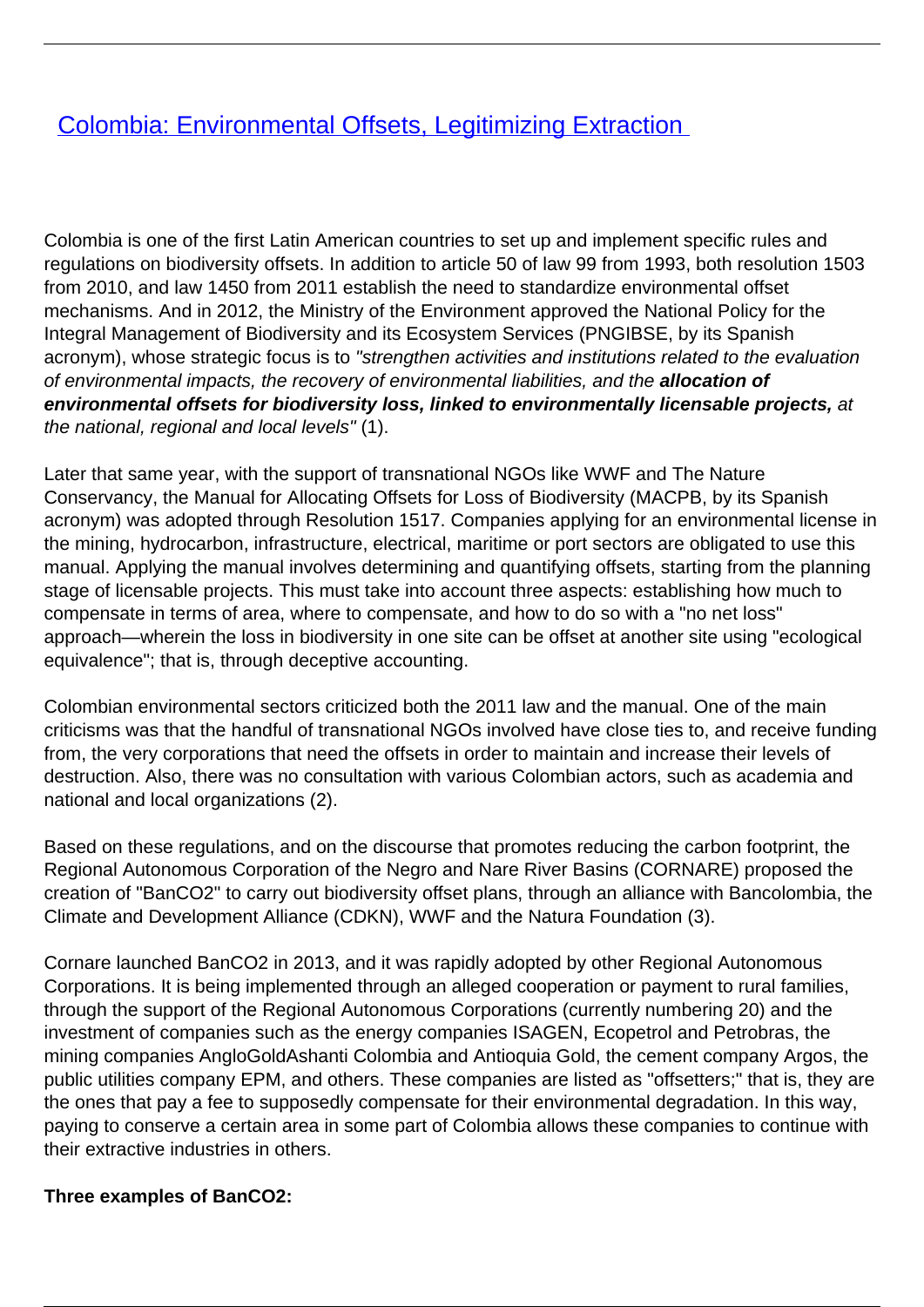- To the east of Antioquia department in the San Roque municipality, the Gramalote project of multinational mining company, AngloGoldAshanti Colombia, pays 15 farming families to protect 215 hectares. However, this gold mining project covers an area greater than 9,413 hectares in six municipalities, potentially affecting 50,000 people. What's more, while AngloGoldAshanti is able to present itself as an "environmental caretaker" in the BanCO2, this South African multinational has 504 mining titles in Colombia and another 3,074 applications which could possibly displace and affect thousands of families throughout the country (Censat Agua Viva, 2016).

- The Public Utilities Companies of Medellín (EPM, by its Spanish acronym) is a Colombian multinational which is currently building the Hidroituango mega-dam, for which it has cut down more than 4,500 hectares of tropical dry forest, one of the most threatened ecosystems in Colombia. Through BanCO2, this company's offset for its enormous environmental damage has been a payment to 56 families, which over three years will amount to 1,209 million Colombian pesos (about US \$421,482). EPM's profits in 2016 were 1.86 billion Colombian pesos (about US \$619,392,994) (Gómez & Echeverry, 2017).

- "Peace Forests" is a Ministry of Environment and Sustainable Development program which proposes to design productive activities "in order to generate marketable goods and services and contribute to conservation...," through 2017 resolution 0470. Through this program, 3,500 million pesos (about US \$1,172,409) will be invested in the municipality of Granada in agroforestry practices on 1,200 hectares of forest (4). The goal is to crate 150 Peace Forests throughout the country by planting around 8 million trees in the next two years, along with with environmental offset strategies such as BanCO2 (5).

The implementation of BanCO2 launches a real debate on the rights of use in peasant and farming territories. Even though ownership of lands does not change, when farmers enroll in the BanCO2, those who exercise power over land use does change. Farming families lose decision-making power over their territory, and they give it to regional corporations who are in charge of enforcing compliance with these commitments, in service to the market.

Additionally, the "Habitat Bank" strategy was recently created through Decree 2099 in 2016, and the Ministry of Environment and Sustainable Development publicly launched it in 2017. The Habitat Bank will be launched with a private investment of US \$1.5 million, to restore and conserve 605 hectares of land in the municipality of San Martín, Meta department. This program "seeks to have companies, which are obligated to offset the negative impacts they cause on the environment, do so through lands predestined for conservation and restoration." This US \$1.5 million investment is financed by the Multilateral Investment Fund (MIF) and the Inter-American Development Bank (IDB) (6).

As we can see, conservationist offset projects which play up companies' "social and environmental responsibility" are a deft maneuver to double their profits. Legitimizing their policies translates into higher stock prices for them; it is a kind of endorsement to continue expanding. Companies aim to construct an image of themselves as redeemers of territories, focusing on highly publicized offset measures; yet their ecological credentials are questionable, to say the least.

Marcela Gómez, clima [at] censat.org

Andrea Echeverri comunicaciones [at] censat.org

CENSAT Agua Viva, Colombia